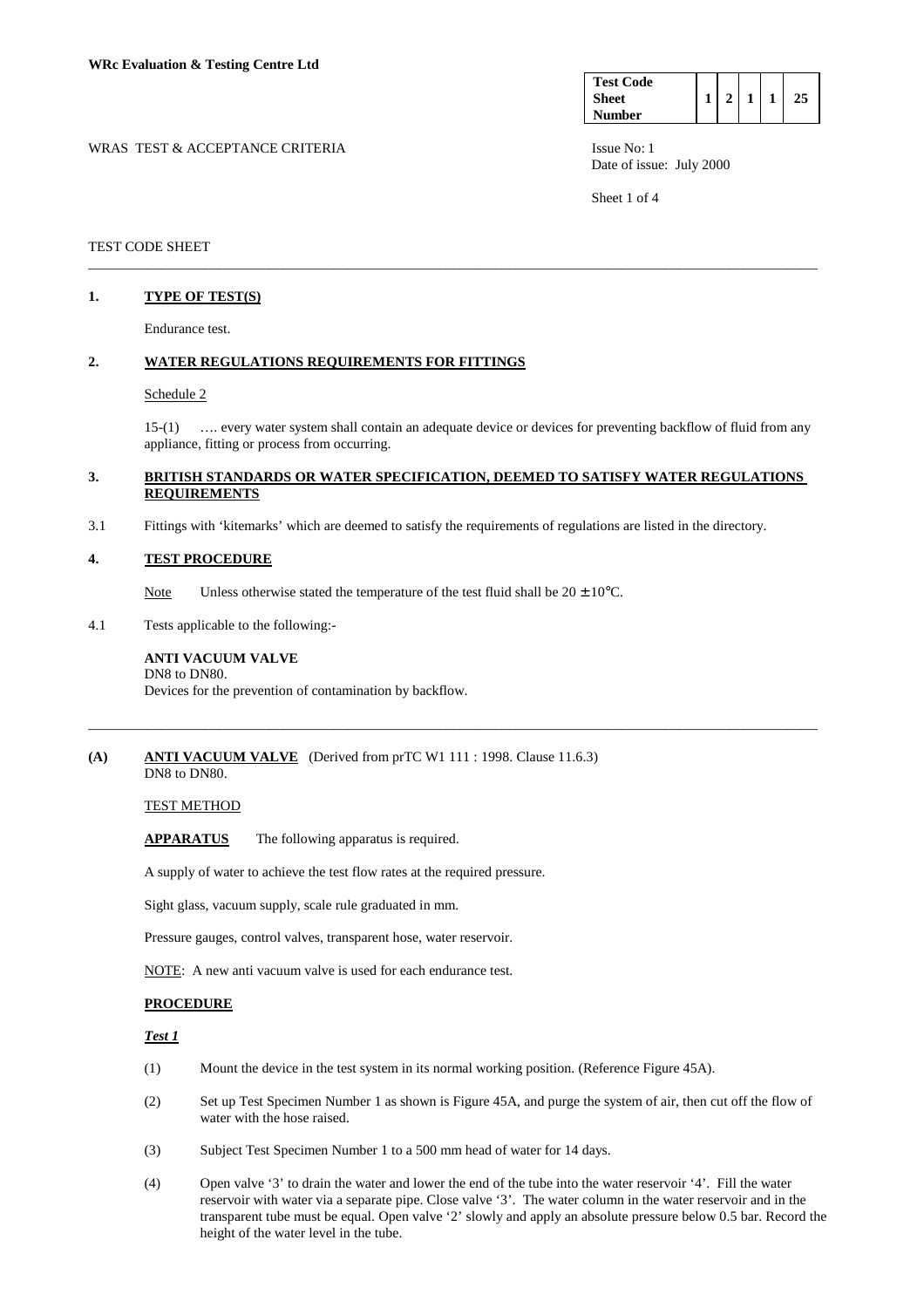| <b>Test Code</b> |              |              |    |  |
|------------------|--------------|--------------|----|--|
| <b>Sheet</b>     | $\mathbf{2}$ | $\mathbf{1}$ | 25 |  |
| <b>Number</b>    |              |              |    |  |

 Issue No: 1 Date of issue: July 2000

Sheet 2 of 4

# *Test 2*

- (1) Mount the device in the test system in its normal working position. (Reference Figure 45B).
- (2) Set up Test Specimen Number 2 as shown is Figure 45B, and purge the system of air, then close valve '2'. Increase the pressure to 5 bar  $\pm$  1 bar. Close valves '1', '3' and '4'.
- (3) Leave Test Specimen Number 2 unoperated for 14 days whilst pressure is maintained at 5 bar  $\pm$  1 bar.

\_\_\_\_\_\_\_\_\_\_\_\_\_\_\_\_\_\_\_\_\_\_\_\_\_\_\_\_\_\_\_\_\_\_\_\_\_\_\_\_\_\_\_\_\_\_\_\_\_\_\_\_\_\_\_\_\_\_\_\_\_\_\_\_\_\_\_\_\_\_\_\_\_\_\_\_\_\_\_\_\_\_\_\_\_\_\_\_\_\_\_\_\_\_\_\_\_\_\_\_\_\_\_

- (4) After 14 days reduce the pressure with a maximum rate of 1 bar per 10 seconds down to 1 bar.
- (5) Close valve '1'. Open valve '3' to drain the water, then open valve '4' slowly to drain the rest of the water. Fill the water reservoir via a separate pipe. Connect a transparent tube to valve '4' with the free end placed in the water reservoir.
- (5) Close valve '3'. The water column in the water reservoir '5' and in the transparent tube must be equal. Open valve '2' slowly and apply an absolute pressure of below 0.5 bar. Record the height of the water level in the tube.

# **5. ACCEPTANCE CRITERIA**

- *Test 1* The water column in the transparent hose and in the water reservoir must be equal.
- *Test 2* The water column in the transparent hose shall not exceed 100 mm (0.01 bar).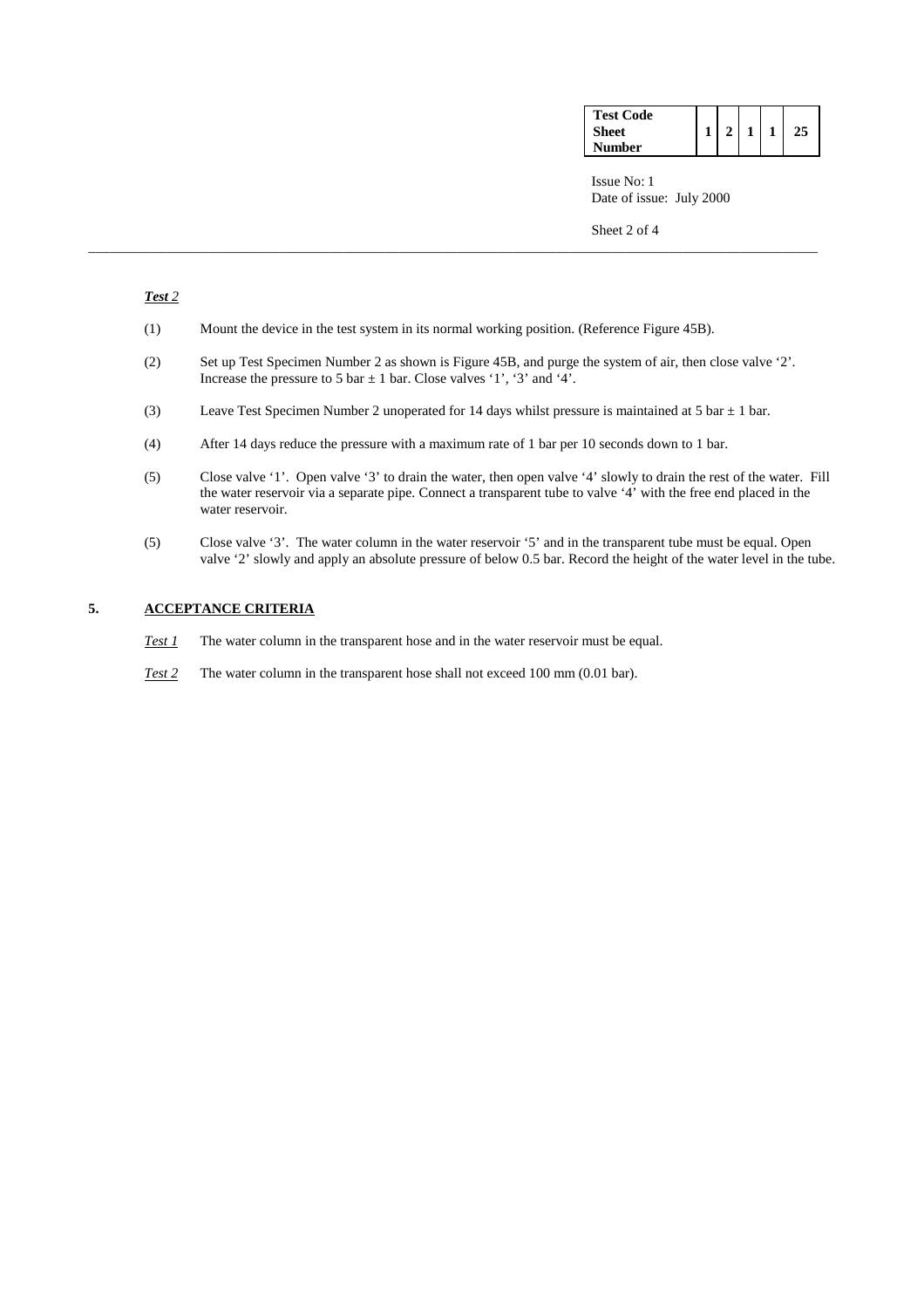| <b>Test Code</b> |                |   |  |
|------------------|----------------|---|--|
| Sheet            | $\overline{2}$ | 1 |  |
| Number           |                |   |  |

 Issue No: 1 Date of issue: July 2000

Sheet 3 of 4



\_\_\_\_\_\_\_\_\_\_\_\_\_\_\_\_\_\_\_\_\_\_\_\_\_\_\_\_\_\_\_\_\_\_\_\_\_\_\_\_\_\_\_\_\_\_\_\_\_\_\_\_\_\_\_\_\_\_\_\_\_\_\_\_\_\_\_\_\_\_\_\_\_\_\_\_\_\_\_\_\_\_\_\_\_\_\_\_\_\_\_\_\_\_\_\_\_\_\_\_\_\_\_

**Key** 

- **1 Water supply**
- **2 Vacuum**
- **3 Test specimen**